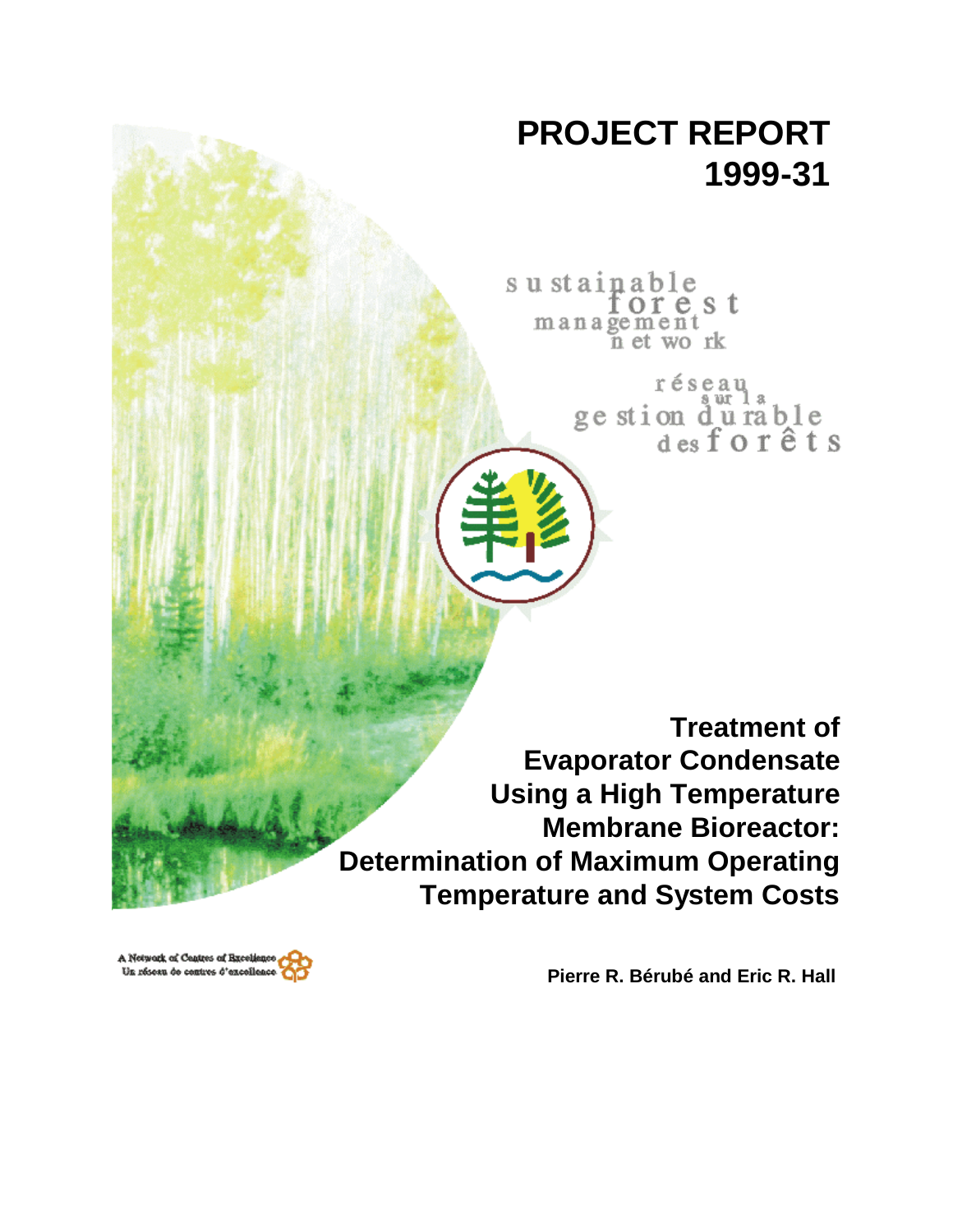For copies of this or other SFM publications contact:

Sustainable Forest Management Network G208 Biological Sciences Building University of Alberta Edmonton, Alberta, T6G 2E9 Ph: (780) 492 6659 Fax: (780) 492 8160 http://www.biology.ualberta.ca/sfm/

ISBN 1-55261-046-2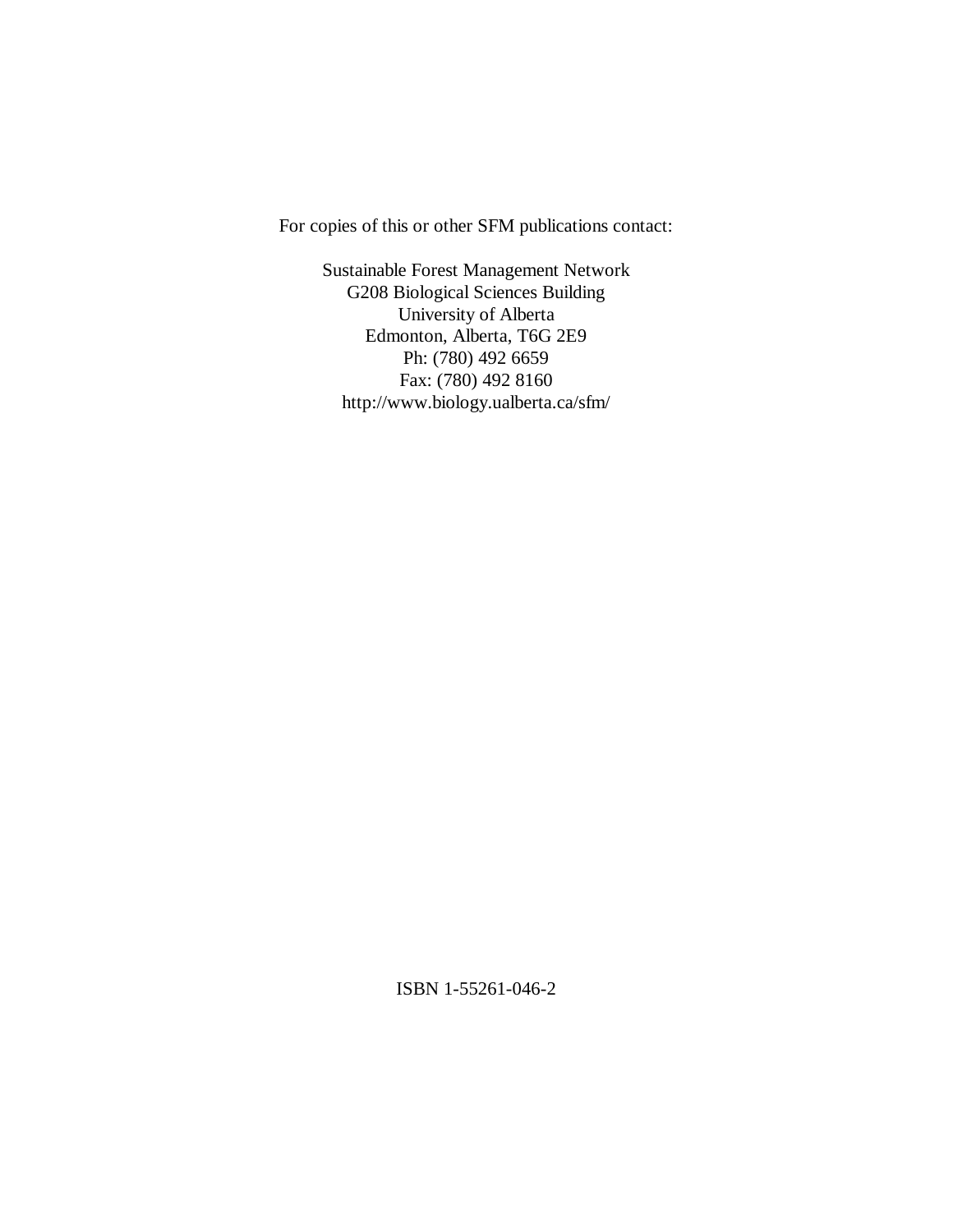# **Treatment of Evaporator Condensate Using a High Temperature Membrane Bioreactor: Determination of Maximum Operating Temperature and System Costs**

SFM Network Project: **Membrane Bioreactors for Contaminant Control in Closed Pulp and Paper Mills**

by

# **Pierre R. Bérubé and Eric R. Hall**

Department of Civil Engineering and the Pulp and Paper Centre The University of British Columbia, Vancouver, B.C.

**August 1999**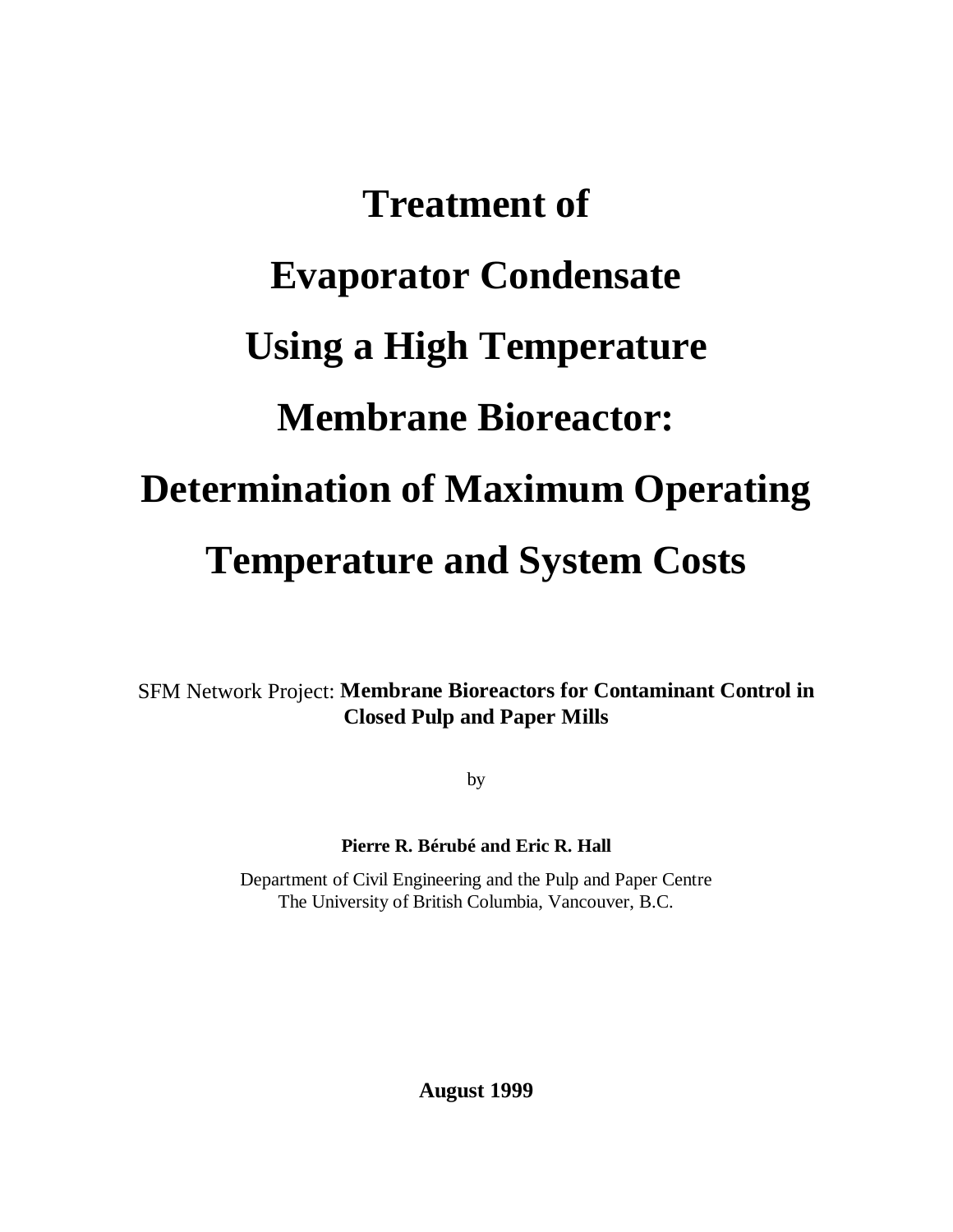# **ABSTRACT**

The feasibility of biologically treating the foul fraction of the evaporator condensates from a kraft pulp mill for reuse as process water, using a high temperature membrane bioreactor (MBR), was investigated. Treatment is required because of the high concentration of odorous compounds contained in the foul fraction of the evaporator condensate. Also, increasingly stringent legislation, such as the Cluster Rule, prohibits the reuse of the foul fraction of the evaporator condensates without treatment because of the high concentration of hazardous air pollutants (HAP) the condensate contains. The HAP can volatilize to the atmosphere causing hazardous working conditions. Methanol is the main contaminant of concern. A high temperature MBR was selected for the treatment of evaporator condensate for reuse since it is potentially more efficient and less expensive than steam stripping and conventional biological treatment.

It was possible to develop a mixed culture of thermotolerant methanol-utilizing bacteria, on synthetic foul condensate containing methanol, dimethyl sulphide and dimethyl disulphide, at temperatures ranging from 55  $^{\circ}$ C to 70  $^{\circ}$ C and a sludge retention time of 20 days. The maximum feasible operating temperature for the biological removal of methanol from condensate using a membrane bioreactor was approximately 60  $^{\circ}$ C. A maximum methanol removal rate of 1.4 mg/L min (specific utilization rate of 0.8/day), was observed at 60 °C. Over 99 % of the methanol was removed from the condensate at operating temperatures of 55  $^{\circ}$ C and 60  $^{\circ}$ C. Above 60  $^{\circ}$ C, the methanol uptake rate declined sharply, significantly reducing the methanol removal efficiencies. The results suggest that high temperature operation is not only possible, but may be more efficient at treating the evaporator condensate for reuse than conventional, lower temperature, biological treatment.

Based on the kinetic information collected and the characteristics of the evaporator condensate at a local kraft pulp mill, a preliminary design for an MBR system was developed. Capital and operating costs were estimated for two operating scenarios. Scenario 1 involved treatment of the fouler fraction of the evaporator condensate only. Scenario 2 involved treatment of the fouler fraction and approximately 50 % of the cleaner fraction of the evaporator condensates. Capital and operating cost estimates were lower for an MBR system compared to a steam stripping system capable of achieving similar treatment efficiencies.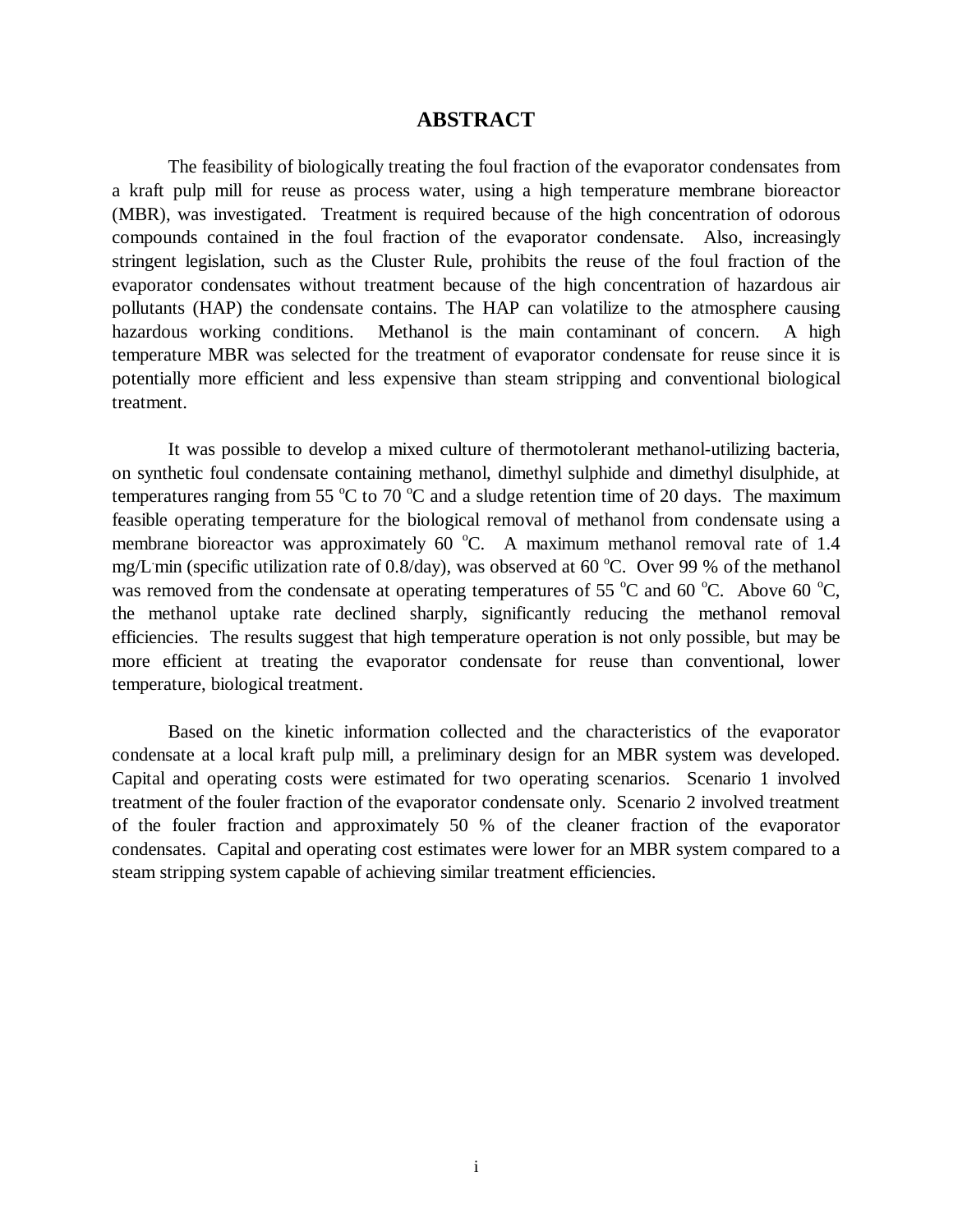# **ACKNOWLEDGEMENTS**

This research was funded by the Sustainable Forest Management Network of Centres of Excellence, the National Science and Engineering Research Council of Canada and the Pulp and Paper Research Institute of Canada. Special thanks goes to H.A. Simons, Vancouver, Canada, A.H. Lundberg Equipment Ltd., Vancouver, Canada, Denerik Engineering, Vancouver, Canada, Dillon Consulting, London, Canada and US Filters, Warrendale, USA, for their assistance in estimating the equipment costs. In addition, the assistance provided by the Western Pulp Partnership Ltd. bleach kraft pulp mill, Squamish, B.C.,Canada, throughout this study, is greatly appreciated.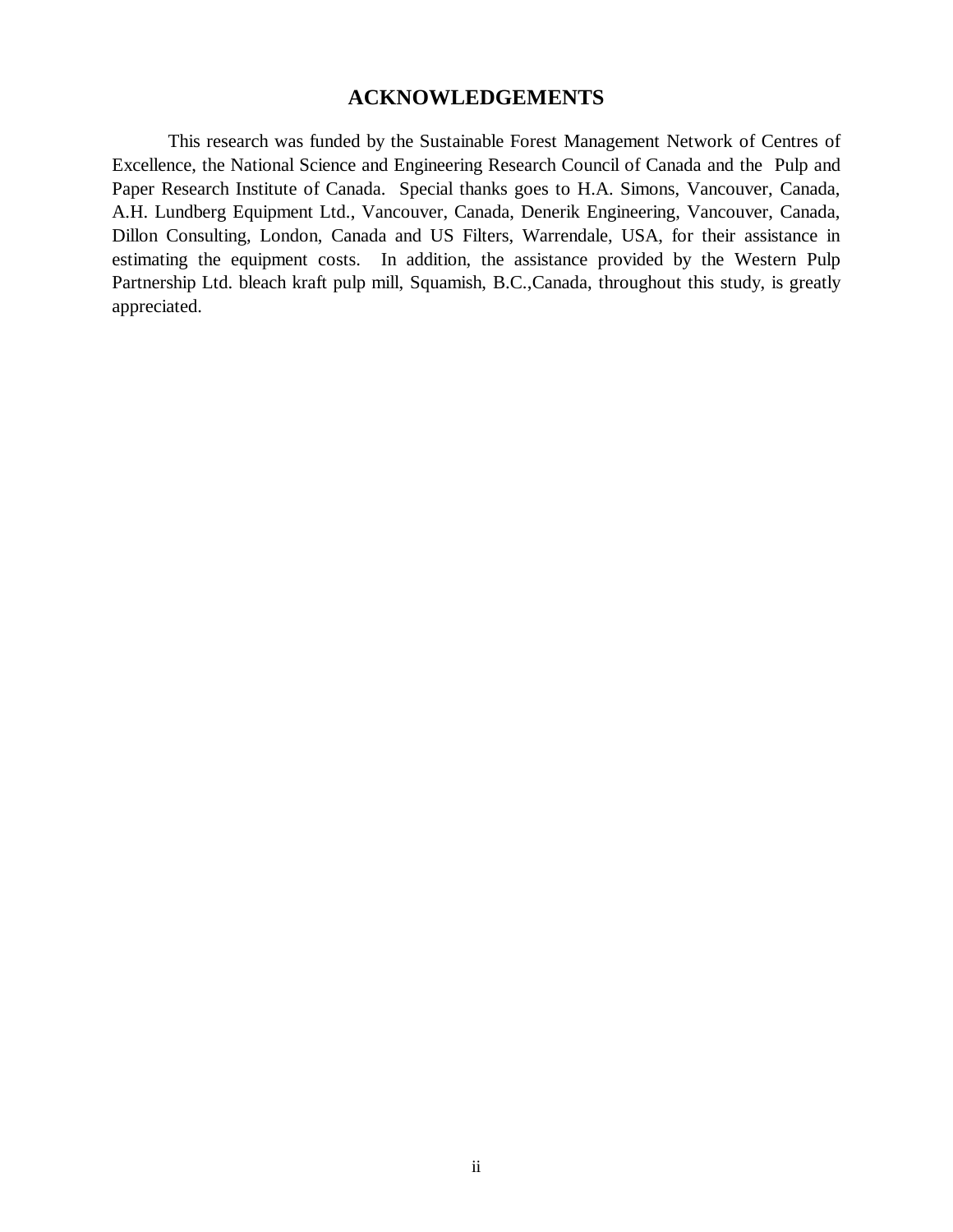# **INTRODUCTION**

Some of the cleaner fraction of the evaporator condensate in a kraft pulp mill is typically reused as process water in brown stock washing and dregs washing. However, the fouler fraction of the evaporator condensate cannot be reused without treatment because of the high concentration of odorous compounds it contains. Also, increasingly stringent legislation, such as the Cluster Rule, prohibits the reuse of the foul fraction of the evaporator condensates without treatment because of the high concentration of hazardous air pollutants (HAP) the condensate contains (Vice and Carroll 1998). The HAP can volatilize to the atmosphere causing hazardous working conditions Garner (1996). The fouler fraction of the evaporator condensate is typically sewered and treated in a combined mill effluent biological treatment system before being discharged to the environment. Some mills steam strip the fouler fraction of the condensate before final treatment and discharge to the environment. As an alternative to combined mill effluent treatment and discharge to the environment, some mills are considering treating the fouler fraction of the evaporator condensate to reuse it as process water in the mill (Bérubé and Hall 1996). In addition to reducing the contaminant load to the existing combined mill effluent treatment system, reducing the raw water requirements and potentially reducing energy requirements, the Cluster Rule proposes a number of incentives for treating and reusing the fouler fraction of the evaporator condensate (Vice and Carroll 1998). Specifically, mills can take credit for HAP emission reductions resulting from the treatment and reuse of the fouler fraction of the evaporator condensate, and apply the credits against HAP emissions in other areas of the mill. In addition, reusing all of the evaporator condensate can potentially generate greater permitting certainty, could reduce the effluent monitoring and inspection requirements and reduce penalties (Vice and Carroll 1998).

A number of treatment technologies, such as steam stripping and conventional biological treatment, can be used to remove some of the contaminants of concern from the foul fraction of the evaporator condensate. However, the low treatment efficiency and the high costs associated with these systems provide a significant incentive to investigate and develop better treatment technologies (Garner 1996; NCASI 1994; Barton et al. 1996; Hough and Sallee 1977).

A study was initiated to investigate a novel technology to remove the contaminants of concern from evaporator condensates. A high temperature biological treatment system (membrane bioreactor - MBR) was selected. This system may prove to be more efficient than steam stripping and conventional biological treatment for the removal of contaminants of concern. Furthermore, cooling of the condensates before treatment may not be required, as is the case with conventional biological treatment. Consequently, the condensates would remain at an elevated temperature and be reused with minimal heating which would result in energy savings due to the recovery of the heating value of the condensates (Sebbas 1988; Durham 1991).

### **Contaminants of Concern**

A literature survey indicated that evaporator condensates contain hundreds of volatile organic compounds and extremely odorous compounds (Blackwell et al. 1979; Sarkanen et al. 1970; Carter and Tench 1974; Werner 1963; Marvell and Wilman 1963). Of these hundreds of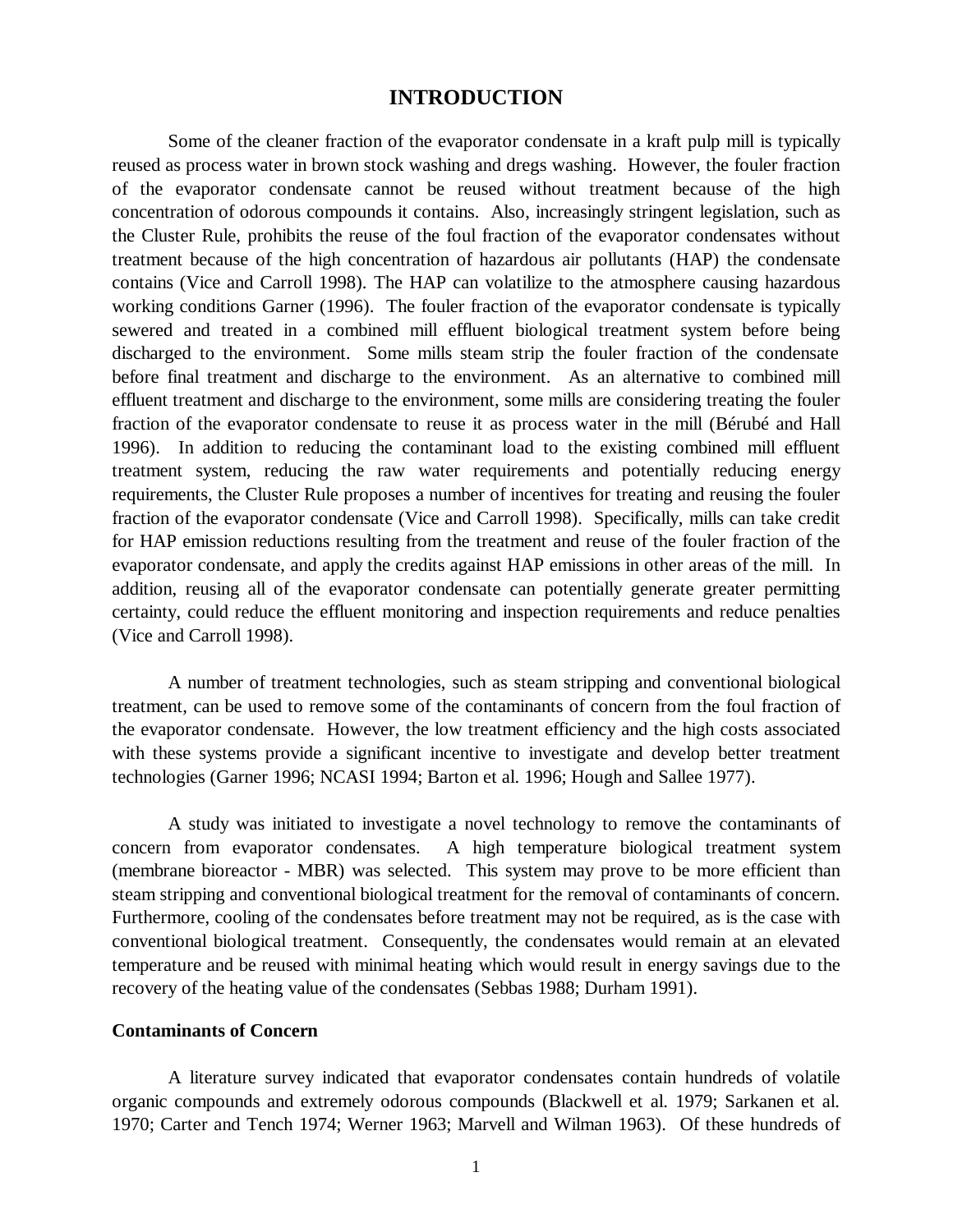contaminants, methanol has been identified as a primary contaminant of concern. It is the most abundant contaminant contained in evaporator condensates, contributing up to 95 % of the total organic content, and it is classified as a HAP (Vice and Carroll 1998; Blackwell et al. 1979; U.S. E.P.A. 1990). The literature survey also revealed that total reduced sulphur (TRS) compounds were also contaminants of concern. TRS compounds such as hydrogen sulphide, methyl mercaptan, dimethyl sulphide and dimethyl disulphide are also classified as HAP and are extremely odorous.

Based on the literature survey, samples of evaporator condensates were collected from a local kraft pulp mill (Western Pulp Partnership, Squamish, Canada) and analyzed for the contaminants of concern. At the Western Pulp mill, the foul and cleaner fractions of the evaporator condensate are segregated. The foul fraction contributes approximately 10 % of the total evaporator condensate flow which is approximately 6.6  $m^3/m$ in (11.6  $m^3/a$ dmt). Samples of the cleaner fraction were collected from the "Combined Condensate Seal Tank" and consisted of condensates from the  $6<sup>th</sup>$  effect and from the surface condenser in the evaporation plant. Samples of the fouler fraction were collected from the "Contaminated Condensate Seal Tank" and consisted of condensates produced in the  $6<sup>th</sup>$  effect after heater and in the second stage of the surface condenser in the evaporation plant. Results from the analysis are summarized in Table 1. Also listed in Table 1 are concentrations of the contaminants of concern typically found in combined evaporator condensates. Methanol and reduced sulphur compounds (RSC) contribute approximately 70 % and 6.5 %, respectively, to the total organic content of the condensate from the Western Pulp mill, based on total organic carbon (TOC) measurements. The remaining organic fraction consists of ketones, terpenes, phenolics and resin acids at trace concentrations. The temperature of the condensates is approximately 70  $^{\circ}$ C. The mill has a 90<sup>th</sup> percentile pulp production rate of 816 admt of pulp per day.

Under current operating conditions, approximately 30 % to 50 % of the cleaner fraction of the condensate is used as process feedwater. A conductivity probe ensures that no contaminated condensate is reused. All of the foul fraction of the evaporator condensate and the remaining unused portion of the cleaner fraction of the condensate are sent to the combined mill effluent treatment system and thereafter discharged to the environment. This is typical of many kraft pulp and paper mills (Hough and Sallee 1977).

| Compound            | <b>Western Pulp</b><br><b>Foul Fraction</b><br>(mg/L) | Western Pulp<br><b>Cleaner</b><br><b>Fraction</b><br>(mg/L) | <b>Typical Range</b><br><b>Combined</b><br><b>Condensate</b><br>(mg/L) |
|---------------------|-------------------------------------------------------|-------------------------------------------------------------|------------------------------------------------------------------------|
| Methanol            | $1014 \pm 288$                                        | 425                                                         | $263 - 960$                                                            |
| Hydrogen Sulphide   | $77 \pm 13$                                           | 10                                                          | $143 - 730$                                                            |
| Methyl Mercaptan    | $75 \pm 18$                                           | 0.3                                                         | $31 - 101$                                                             |
| Dimethyl Sulphide   | $33 \pm 8$                                            | 0.8                                                         | $1.6 - 2.4$                                                            |
| Dimethyl Disulphide | $10 \pm 4$                                            | 0.4                                                         | 16                                                                     |

Table 1 - Characteristics of Condensates from Evaporator Plant

(± defines 90% confidence interval for measurements; Typical values adapted from literature)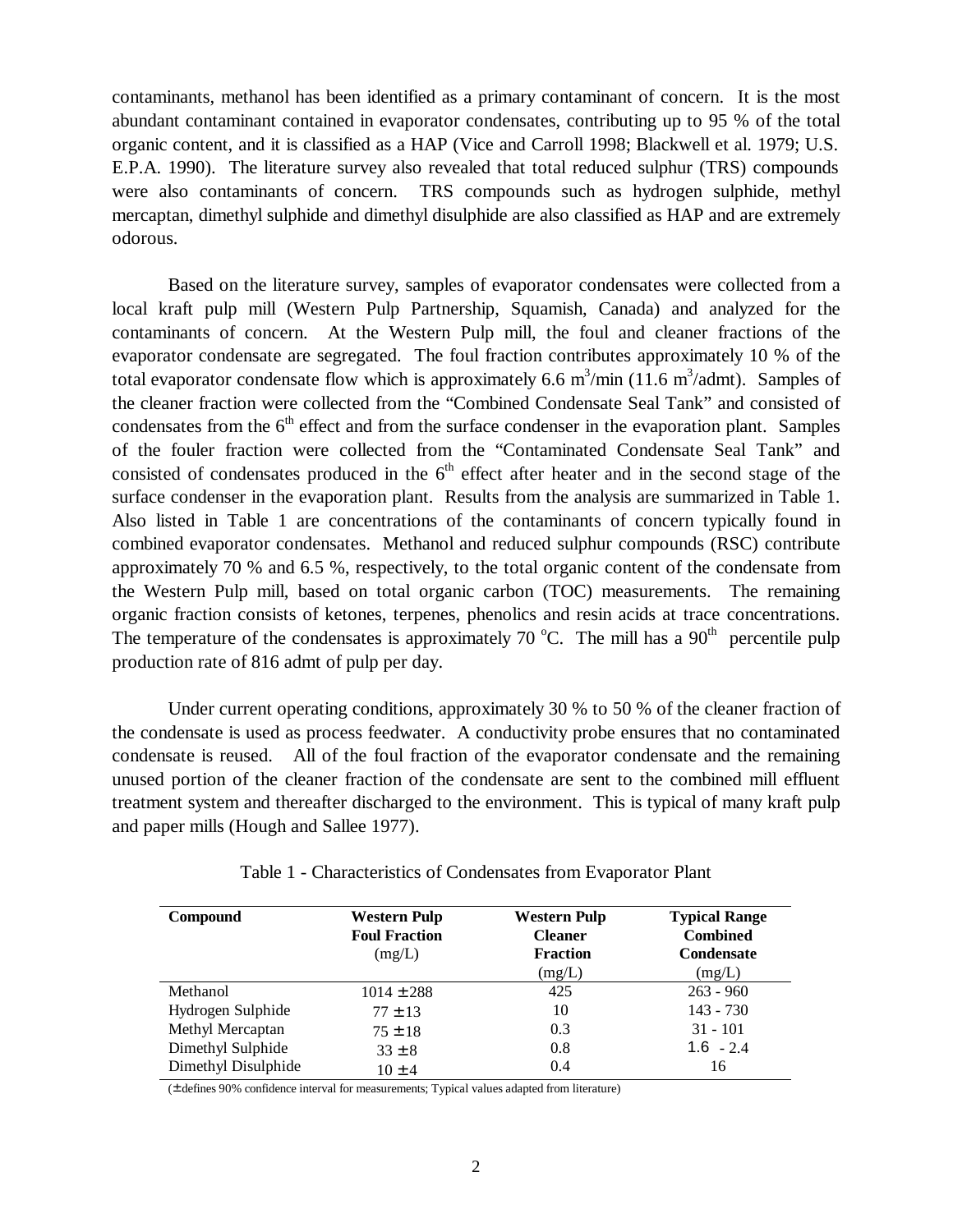#### **Study Objectives: High Temperature Treatment**

The possibility of using high temperature biological treatment to remove contaminants from combined kraft pulp mill effluent has been investigated in a number of laboratory scale studies. Tripathi and Allen (1998), Tai (1998), as well as Flippen and Eckenfelder (1994), all reported that the chemical oxygen demand (COD) removal efficiencies decreased at operating temperatures above 35 °C, while Graczyk (1984), Barr et al. (1996) and Rintala and Lepisto (1993) reported similar or even better COD removal efficiencies at operating temperatures above 35 °C. Consequently, there is no clear advantage in treating combined kraft pulp mill effluent at elevated temperatures. However, unlike the removal of general COD from combined kraft pulp mill effluent, the biological removal of COD caused by methanol and TRS compounds, has been documented to be more efficient at temperatures in excess of 35  $^{\circ}$ C. Using pure cultures grown on methanol as a sole substrate, Brooke et al. (1989) observed a higher growth yield at temperatures exceeding 45 °C. Similarly, Snedecore and Cooney (1974), observed a higher growth yield at temperatures above 45  $\mathrm{^{\circ}C}$  for a mixed culture of bacteria grown on methanol as a sole substrate. Also, bacteria capable of biologically oxidizing RSC have been reported to thrive at temperatures exceeding  $50 °C$  (Brock 1978). Unfortunately, there is very little information available regarding the removal kinetics of methanol from condensate (Barton et al. 1996).

Since methanol is the main contaminant of concern, the high temperature biological treatment of evaporator condensate for reuse appears promising. The feasibility of biologically removing the methanol from condensates at a high temperature was investigated in the present study. The two main objectives of the study were as follows:

- 1. To determine the maximum feasible operating temperature for an MBR treating synthetic evaporator condensate. An operating temperature range from 55  $\rm{^{\circ}C}$  to 70  $\rm{^{\circ}C}$  was selected for this study since this approximates the expected temperature range for the evaporator condensate.
- 2. To determine the economic feasibility of treating the evaporator condensate for reuse using a high temperature MBR.

### **Experimental Set-up**

The MBR used (Figure 1) consisted of a 20 liter stainless steel reactor, with an 8 liter working volume, a ceramic tubular membrane ultrafiltrafiltration system (Membralox 1T1-70 bench scale filtration unit: 7 mm ID, 0.0055 m2 surface area, 500 angstrom pore size) and a progressing cavity pump (Moyno Model SP 33304).

The MBR was fed semi-continuously by adding a mixture of synthetic condensate and nutrients once every 3 hours. A constant volume was maintained in the MBR by recycling some of the treated effluent back to the reactor tank. Semi-continuous feeding was chosen because it can yield more information about removal kinetics than experiments performed under strict continuous flow conditions. Synthetic condensate was used in this study. The synthetic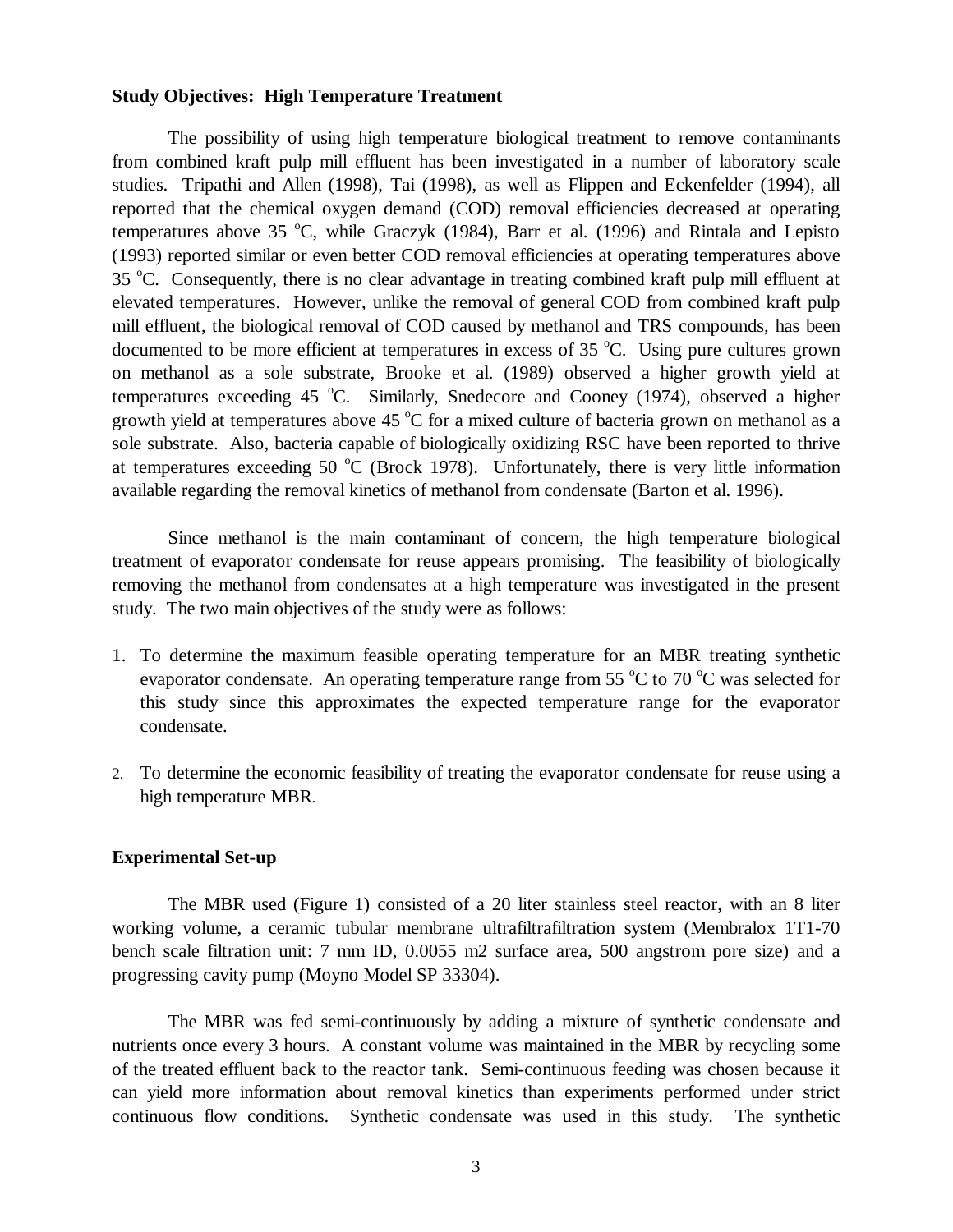condensate contained methanol, dimethyl sulphide and dimethyl sulphide, in tap water, at concentrations similar to those observed in the foul fraction of the evaporator condensate from the Western Pulp kraft pulp mill at the start of the study (methanol: 500 mg/L; dimethyl sulphide 37 mg/L; dimethyl disulphide 25 mg/L). It should be noted that the methanol concentration in the foul fraction of the condensate increased significantly (doubled) when the furnish to the mill was changed from coastal, to interior wood species, early in 1998. The concentration of TRS compounds remained relatively constant throughout the study. The synthetic condensate did not contain hydrogen sulphide and methyl mercaptan because of the difficulty of solubilizing these gaseous TRS compounds to specific concentrations in liquid. The synthetic condensate was stored at a temperature of 4 °C. The nutrient solution was selected to provide sufficient nutrients for the biological removal of contaminants form the condensates (Kargi and Roberston 1984; Kargi 1987; Shrives and Brock 1973; Metcalfe and Eddy 1991). The maximum expected concentrations for methanol, RSC and other organic contaminants, contained in real condensates, were used to determine the nutrient requirements. This was done so that a consistent nutrient solution could be used when investigating the contaminant removal kinetics from synthetic and real condensates. The nutrient solution addition produced the following concentrations in the reactor tank at the start of each 3 hour feed cycle:  $NH_4NO_3$  1000 mg/L,  $KH_2PO_4$  165 mg/L,  $MgSO_4$ .7H<sub>2</sub>O 1280 mg/L, MgCl<sub>2</sub>.6 H<sub>2</sub>O 270 mg/L, CaCl<sub>2</sub>.2 H<sub>2</sub>O 70 mg/L, FeCl<sub>3</sub>.6 H<sub>2</sub>O 20 mg/L,  $MnCl<sub>2</sub>$ .4 H<sub>2</sub>O 1.8 mg/L, Na<sub>2</sub>B<sub>4</sub>O<sub>7</sub>.10 H<sub>2</sub>O 4.5 mg/L, ZnSO<sub>4</sub>.7 H<sub>2</sub>O 0.22 mg/L, CoCl<sub>2</sub>.6 H<sub>2</sub>O 0.05 mg/L,  $\text{Na}_2\text{MoO}_4.2 \text{H}_2\text{O}$  0.03 mg/L. The reactor was operated with a 12 hour hydraulic residence time and a 20 day sludge retention time (SRT). The SRT was maintained by wasting 50 ml of mixed liquor from the reactor tank at the start of every batch feed cycle. The ultrafiltration membrane was operated with a cross-flow velocity of approximately 3 m/s and a trans-membrane pressure of approximately 2 atmospheres (207 kPa; 30 psi). The pH of the mixed liquor was maintained above 6, using a pH meter/controller which added sodium hydroxide as required. The aeration rate, through a fine bubble stone diffuser, was 1.58 l/min. This produced non-limiting dissolved oxygen conditions and a minimum dissolved oxygen concentration of approximately 1.1 mg/L. The temperature of the mixed liquor was controlled by a hot plate and temperature sensor/controller.

The MBR was inoculated with material obtained from four different locations. During start-up, the MBR was inoculated with sludge from a lab scale activated sludge system treating kraft mill effluent at 45 °C Tai (1998), waste sludge from a full scale activated sludge system treating kraft mill effluent (Western Pulp, Squamish, BC, Canada), waste sludge from a pilot scale activated sludge system (UBC-Civil Engineering Pilot Plant, Vancouver, B.C., Canada) and with water and soil samples collected from Harrison Hot Springs (Harrison, B.C., Canada). Approximately 500 ml of inocula from each location were added directly to the MBR. This was repeated twice during the first two weeks of the acclimatization period. In an ongoing study, the MBR was shut down and re-inoculated with waste sludge from the Western Pulp mill only. A similar bacterial population and methanol removal kinetics were observed after inoculation from a single source. The operating temperature and pH of the MBR were set to  $55 \pm 2$  °C and 6 - 6.5, respectively, during the acclimatization period. The mixed culture was assumed to be acclimatized when the concentration of mixed liquor volatile suspended solids (MLVSS) and the rate of methanol removal in the MBR were constant. Steady state conditions were reached after approximately 6 weeks of acclimatization.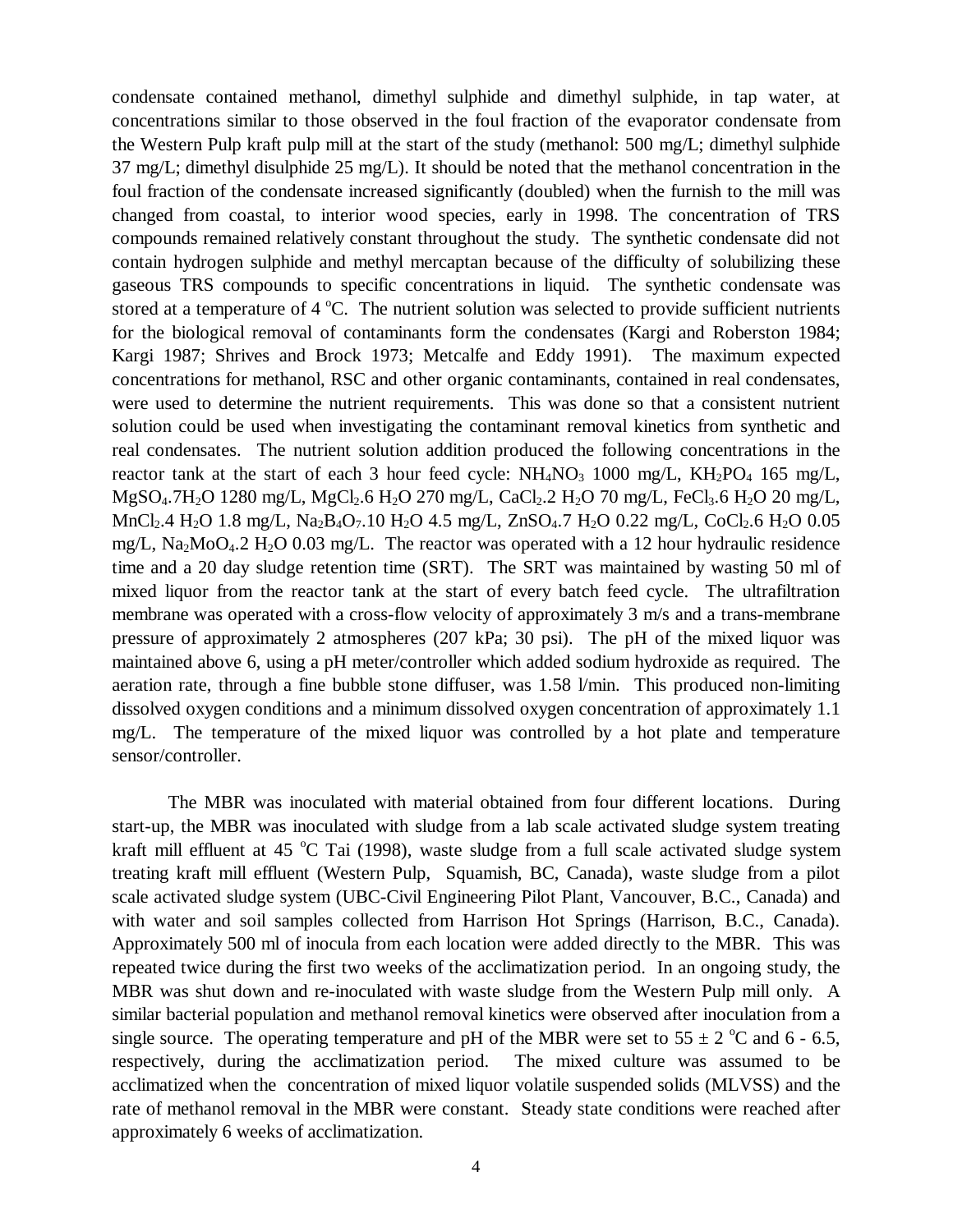

Figure 1: Schematic of bench scale MBR system.

The rate of methanol removal was determined by measuring the change in the concentration of methanol in the MBR with time. Samples were collected and analyzed for methanol at 5, 20, 35, 50 and 65 minutes following selected feedings of the condensate/nutrient mixture. Samples collected for methanol and MLVSS analysis were withdrawn from the return line downstream of the membrane unit. The concentration of methanol was measured by direct injection of filtered (0.45 µm cellulose nitrate syringe membrane filter cartridge) aqueous samples into a gas chromatograph (HP5890, Hewlett Packard Co., Avondale, PA, USA) with a 30 m long wide bore capillary column ( DBWAX 0.53 MMID, J & W Scientific, Folsom, CA, USA). The MLVSS concentration was determined according to Standard Methods (APHA et al. 1995). The rate of methanol uptake and the concentration of MLVSS were monitored for a few weeks after reaching steady state operating conditions. The concentrations of TRS compounds in the condensates were measured by direct injection of aqueous samples into a gas chromatograph equipped with a flame photometric detector as described by Bérubé et al. (1998). The concentration of total organic carbon (TOC) was measured by combustion-infrared method using a TOC analyzer (Shimadzu TOC-500, Columbia, USA) according to Standard Methods (APHA et al. 1995). The statistical significance of changes in any measured or calculated values was determined using a 90 % confidence interval.

The effect of temperature on the rate of methanol removal was investigated by progressively increasing the temperature of an acclimatized mixed culture of methanol-utilizing bacteria, from 55 °C, to 70 °C, at 5 °C increments. For each step, the operating temperature was increased by 5 °C over one feed cycle. The system was then given sufficient time to acclimatize to the new operating temperature. In all cases, pseudo-steady state operating conditions were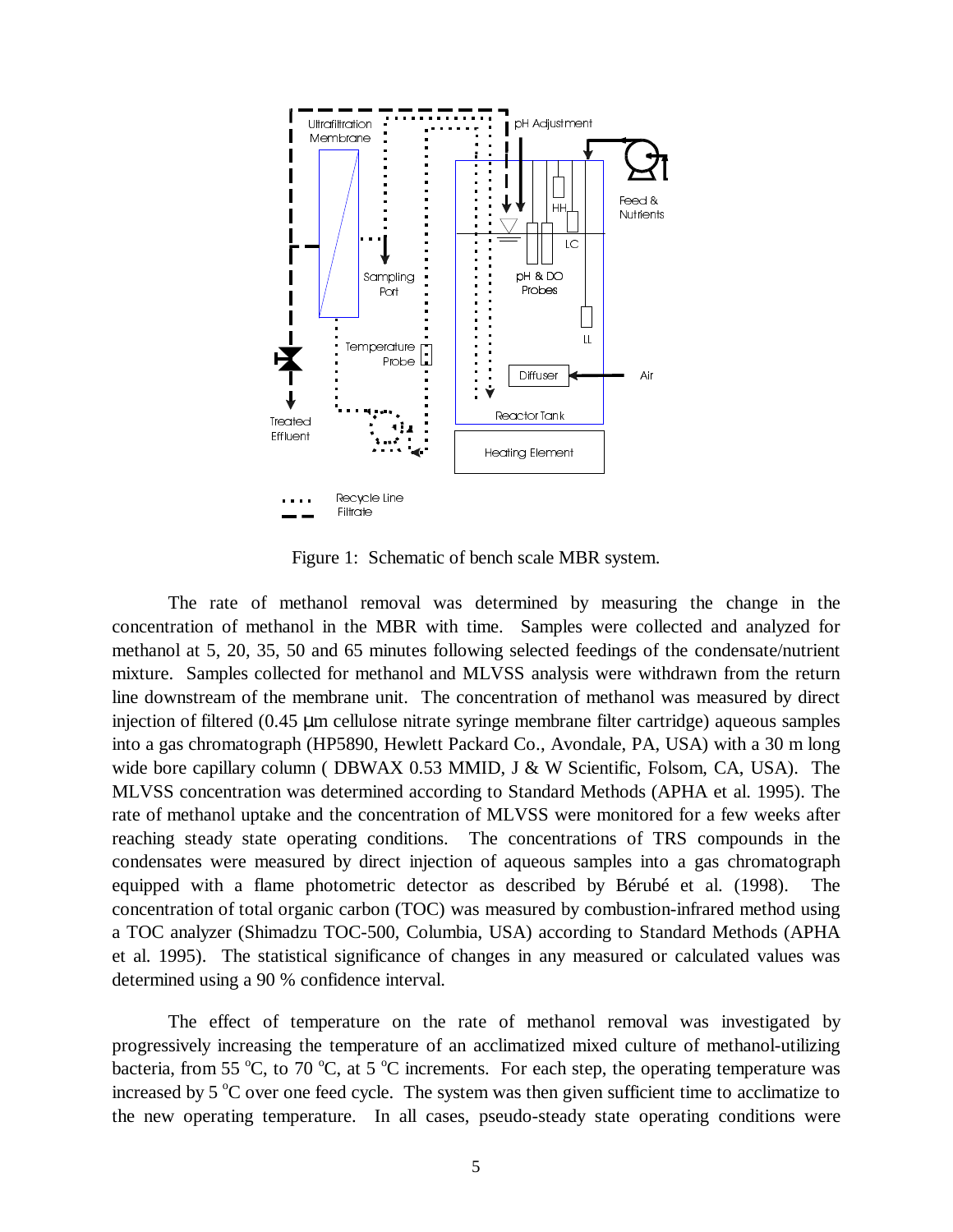reached after approximately 1 week following the temperature increase. The methanol removal rate was monitored for two to three weeks following the acclimatization period.

# **RESULTS AND DISCUSSION**

At each operating temperatures examined in the present study, the rate of reduction in the concentration of methanol in the MBR, following batch feeding, was constant with time and with the concentration of methanol as illustrated in Figure 2. The rate of methanol removal followed a zero order rate equation of the form:

$$
r_{su} = KX \tag{1}
$$

where:  $r_{su}:$  rate of methanol removal (mg methanol/l.minute) K: specific methanol utilization rate (/day) X: MLVSS concentration (mg/L).

Clean water stripping tests indicated that stripping of methanol by the aeration system was negligible at all temperatures examined. At operating temperatures of 55  $\degree$ C and 60  $\degree$ C, the concentration of methanol in the MBR was reduced to less than 0.5 mg/L (method detection limit) during each batch cycle. The lower methanol removal rates at operating temperatures of 65 <sup>o</sup>C and 70 <sup>o</sup>C resulted in measurable residual methanol concentrations in the MBR at the end of each batch cycle as illustrated in Figure 2.



Figure 2: Typical removal of methanol during two batch feed cycles for the four operating temperatures investigated.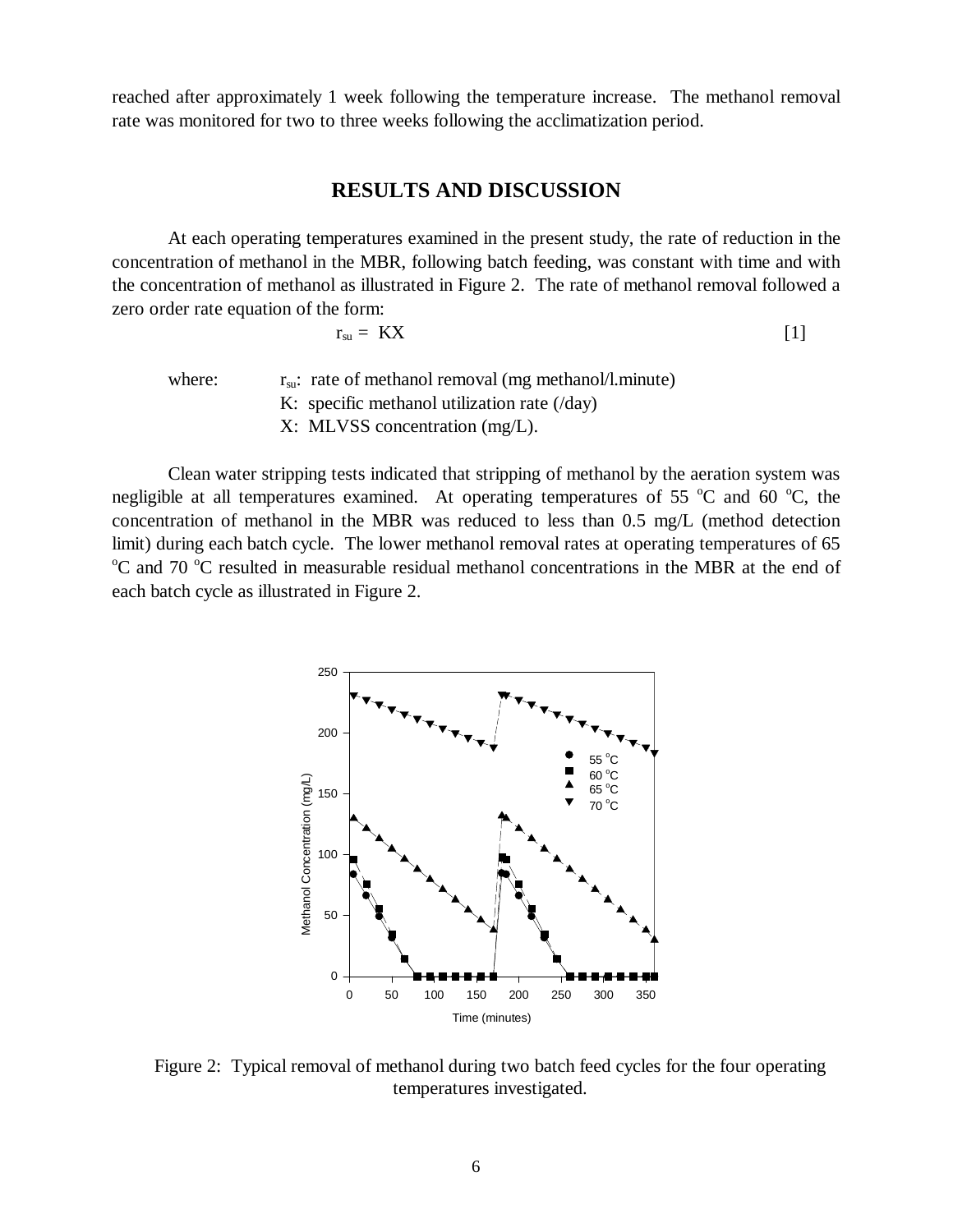The methanol removal rate  $(r_{\rm su})$  was significantly affected by temperature as illustrated in Figure 3. The methanol removal rate increased from 55  $^{\circ}$ C to 60  $^{\circ}$ C where it reached a maximum of 1.4 mg/L.minute (specific methanol utilization rate  $(K)$  of 0.8/day). Beyond 60 °C, both the methanol removal and specific utilization rates declined sharply. The inhibited growth beyond 60 <sup>o</sup>C indicates that the mixed culture was thermotolerant rather than thermophilic. By definition, thermophilic bacteria thrive at temperatures above 60  $^{\circ}$ C (Brock 1978). The lower metabolic activity above 60  $\rm{^{\circ}C}$  is likely due to the instability of the enzymes responsible for the oxidation of methanol at these elevated temperatures (Brock 1978; Izumi et al. 1989).

The maximum specific utilization rate of 0.8/day, observed in the present study using synthetic condensates and an operating temperature of 60  $^{\circ}C$ , is higher than those reported for biological treatment systems operated at a mesophilic (30  $^{\circ}$ C - 35  $^{\circ}$ C) or intermediate (35  $^{\circ}$ C - 45 <sup>o</sup>C) temperature range. Tai (1998) reported specific utilization rates of 0.69 /day and 0.44 /day, for methanol removal from bleached kraft pulp mill combined effluent in a lab scale activated sludge treatment system operating at temperatures of 35  $^{\circ}$ C and 45  $^{\circ}$ C, respectively. Barton et al. (1996) measured a specific methanol utilization rate of approximately 0.45 /day in a batch treatment system treating combined kraft mill condensates at 33 °C. The results from the present study suggest that operating at an elevated temperature not only reduces the need for cooling of the condensates before treatment, but may also results in a high contaminant removal rate. In an ongoing study, the effects of real condensates on methanol removal kinetics are being investigated.



(Error bars represent 90% confidence interval for measurements made during steady state monitoring period.)

Figure 3: Influence of temperature on methanol removal rate.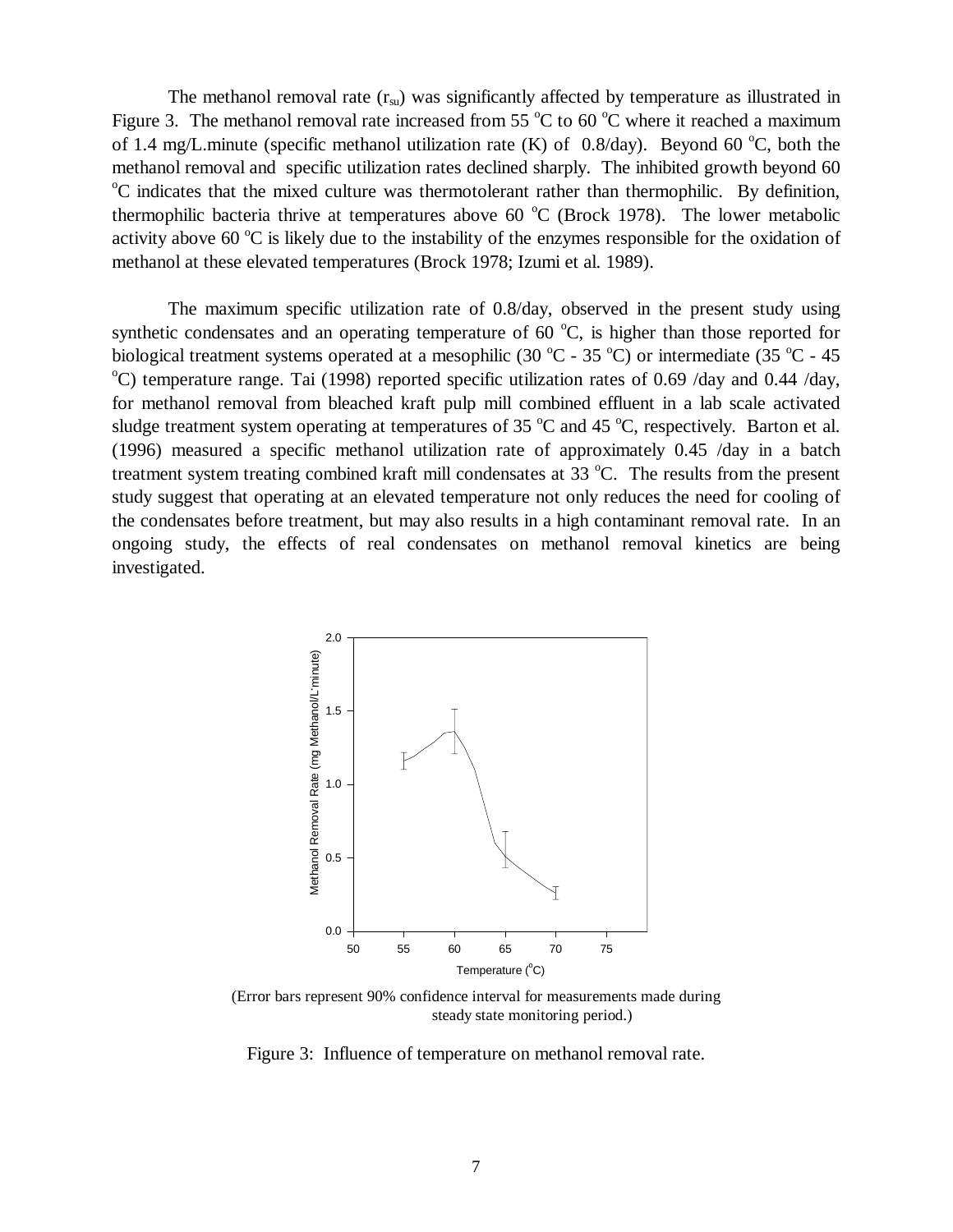### **System Costs**

Based on the kinetic information collected and the characteristics of the evaporator condensates at the Western Pulp mill, a conceptual design for an MBR system was developed and capital and operating costs were estimated for two operating scenarios. Scenario 1 involved the treatment of the fouler fraction of the evaporator condensate only. Scenario 2 involved the treatment of the fouler fraction and approximately 50 % of the cleaner fraction of the evaporator condensates (i.e. all of the condensates which are typically discharged to the environment following combined mill effluent treatment). The characteristics of the condensate to be treated, for each scenario, are listed in Table 2. Condensate characteristics are for a kraft pulp mill similar to the Western Pulp mill. A 95 % methanol removal efficiency was selected to ensure compliance with the Cluster Rule and to maximize potential HAP reduction credits (Vice and Carroll 1998). A steam stripping system capable of treating the condensates to a similar methanol removal efficiency as the MBR system was also sized and cost estimates determined for comparison.

| <b>Characteristics</b>        | <b>Scenario 1</b> | <b>Scenario 2</b> |
|-------------------------------|-------------------|-------------------|
| Pulp Production (admtpd)      | 816               | 816               |
| Flow $(m^3/\text{min})$       | 0.6               | 3.6               |
| Methanol Concentration (mg/L) | 1,000             | 500               |
| Temperature $(^{\circ}C)$     | 70.               | 60 - 70           |

Table 2: Characteristics of condensates to be treated

### *Capital Costs*

The capital cost estimate included equipment, installation, piping, electrical, instrumentation, civil works, engineering, contractor overhead/profits and contingency. Taxes were not included. All costs are expressed in Canadian dollars. A generic capital cost is difficult to estimate because of variations in mill size and layout. To ensure an adaptable capital cost estimate, the following assumptions were made.

- 1. Condensates to be treated are collected in storage tanks.
- 2. Condensates are piped approximately 300 meters to the treatment system and the treated condensates are piped approximately 300 meters to the point of reuse (Barton et al. 1996).
- 3. The treated condensates are collected in a treated condensate storage tank.
- 4. Waste sludge is piped approximately 150 meters to the existing secondary treatment system (Barton et al. 1996).
- 5. Vent gases are piped approximately 150 meters to the existing power boiler or lime kiln for incineration (Barton et al. 1996).
- 6. Steam is piped approximately 300 meters to the stripper system.
- 7. No cooling is required.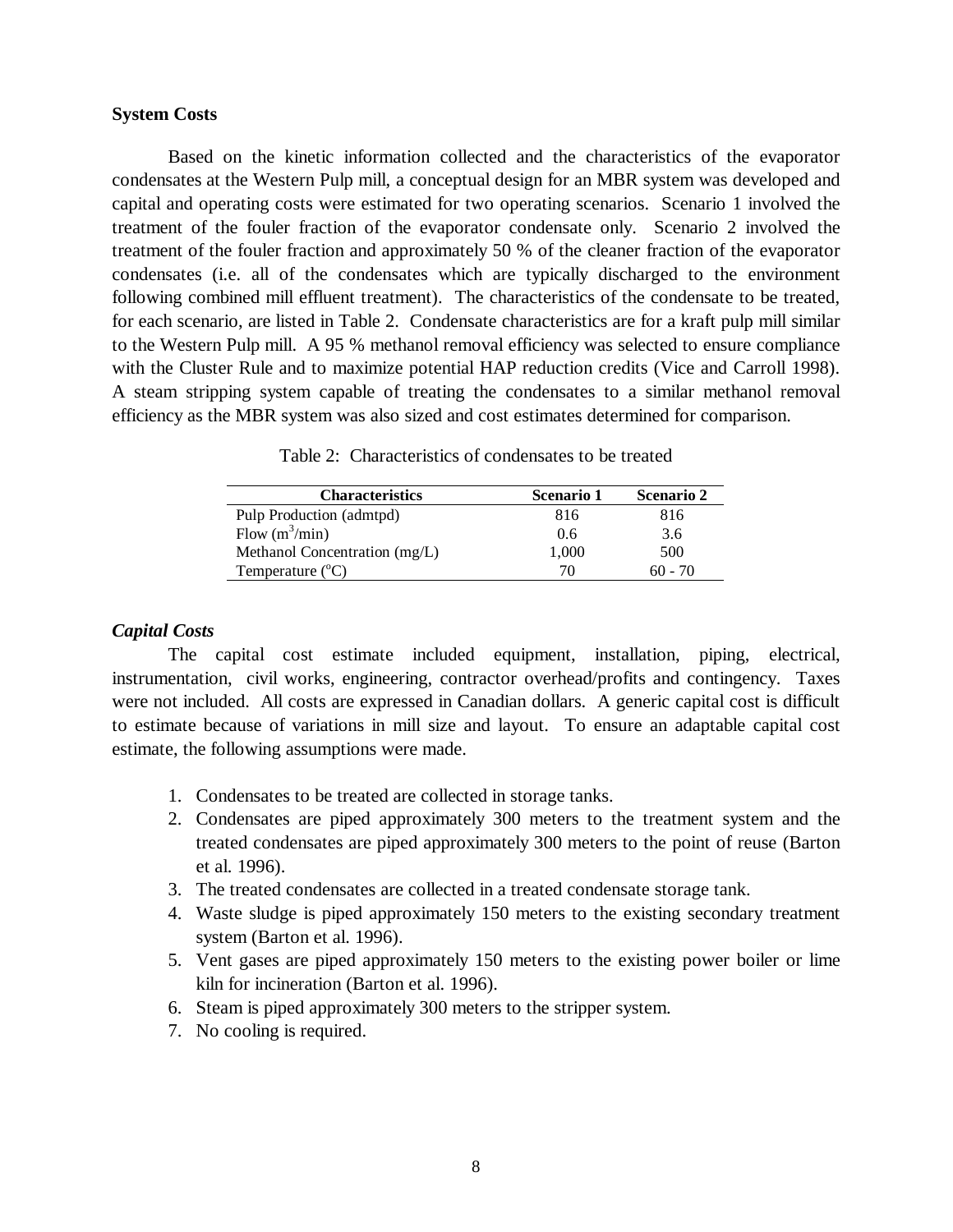An MBR system, similar to the one used in the present study, was sized according to the design parameters listed in Table 3. The process diagram is illustrated in Figure 4a. The capital cost for the MBR system was estimated based on equipment quotes for each of the MBR components (Stainless steel tank, air blowers, ceramic dome diffusers, ultrafiltration membrane system, pumps, piping, instrumentation). The capital cost estimate for treating the condensates based on scenarios 1 and 2, using a high temperature MBR, is listed in Table 4.

| <b>Design Parameter</b>               | <b>Scenario 1</b> | <b>Scenario 2</b> |
|---------------------------------------|-------------------|-------------------|
| Methanol Removal Efficiency (%)       | 95                | 95                |
| Operating Temperature $({}^{\circ}C)$ | 60                | 60                |
| HRT (hours)                           | 2.8               | 1.4               |
| SRT (days)                            | 20                | 20                |
| $MLVSS$ (mg/L)                        | 10,000            | 10,000            |
| Specific Utilization Rate (/d)        | 0.8               | 0.8               |
| U/F Membrane Flux $(l/m^2.min)$       | 2.69              | 2.69              |

Table 3: MBR design parameters

The membrane costs listed in Table 4 are for ceramic ultrafiltration membranes, similar to those used in the present study. Ceramic ultrafiltration membranes have a proven track record for operating under harsh conditions such as elevated temperatures. However, they tend to be more expensive than polymeric membranes. With recent developments in membrane materials, it may be possible to use polymeric membranes at operating temperatures of  $60^{\circ}$ C. Using submerged hollow fibre polymeric membranes in the MBR system would reduce the capital cost associated with the membrane component by almost 50 %. The resulting total capital cost would be approximately \$3,200,000 and \$8,300,000 for scenarios 1 and 2, respectively. The overall operating cost is expected to be in the same order of magnitude for polymeric and ceramic membranes. The major disadvantage associated with using submerged hollow fibre membranes is that their long term use at elevated temperatures has not been well documented.

The capital cost for the steam stripping system was estimated based on delivered and installed cost for complete steam stripper systems, provided by established equipment suppliers. The capital cost estimates includes all steam stripper components (pumps, motors and instrumentation). The steam stripper capital costs obtained from two independent suppliers were in the same order of magnitude. The process diagram for the steam stripper is illustrated in Figure 4b. The capital cost estimates for treating the condensate based on scenarios 1 and 2, using a steam stripper system, are listed in Table 4.

#### *Operating Costs*

The operating cost estimates for the MBR system are summarized listed in Table 5. The electrical operating costs were estimated based on \$0.1 /kWh. Equipment maintenance costs were estimated based on a yearly operating cost equivalent to 2 % of the installed equipment costs (Barton et al. 1996). The chemical operating costs were adapted from Barton et al. (1996) based on biological oxygen demand (BOD) removal. The labor cost is for four full time personnel equivalents (Barton et al. 1996).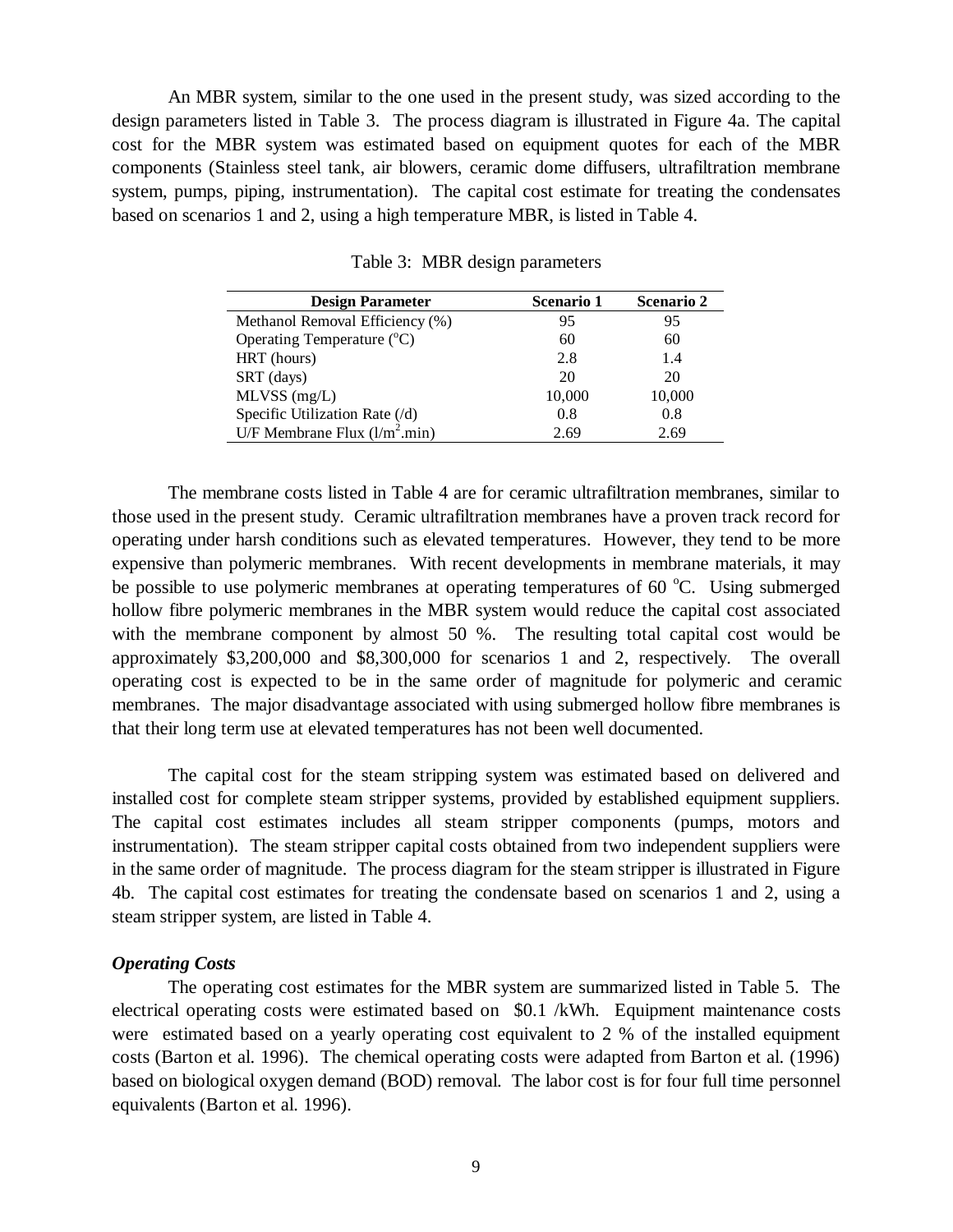

Figure 4: Process schematics.

The operating cost estimates for the steam stripper system are also listed in Table 5. The cost associated with steam generation is highly mill specific and is function of existing steam generating capacity. Based on discussions with local engineering consultants, the cost of providing steam was estimated based on a life cycle cost for a large boiler, fired with gas and wood waste fuel, over a 20 year period. Given local conditions and 9 % financing, the life cycle cost of providing steam is estimated to be \$5/1000 lb (\$11/1000 kg) steam. Fuel credits are based on a fuel value of 22,700 kJ/kg for methanol and a fuel cost of \$3.5/GJ. Labor and equipment maintenance costs were estimated as described above.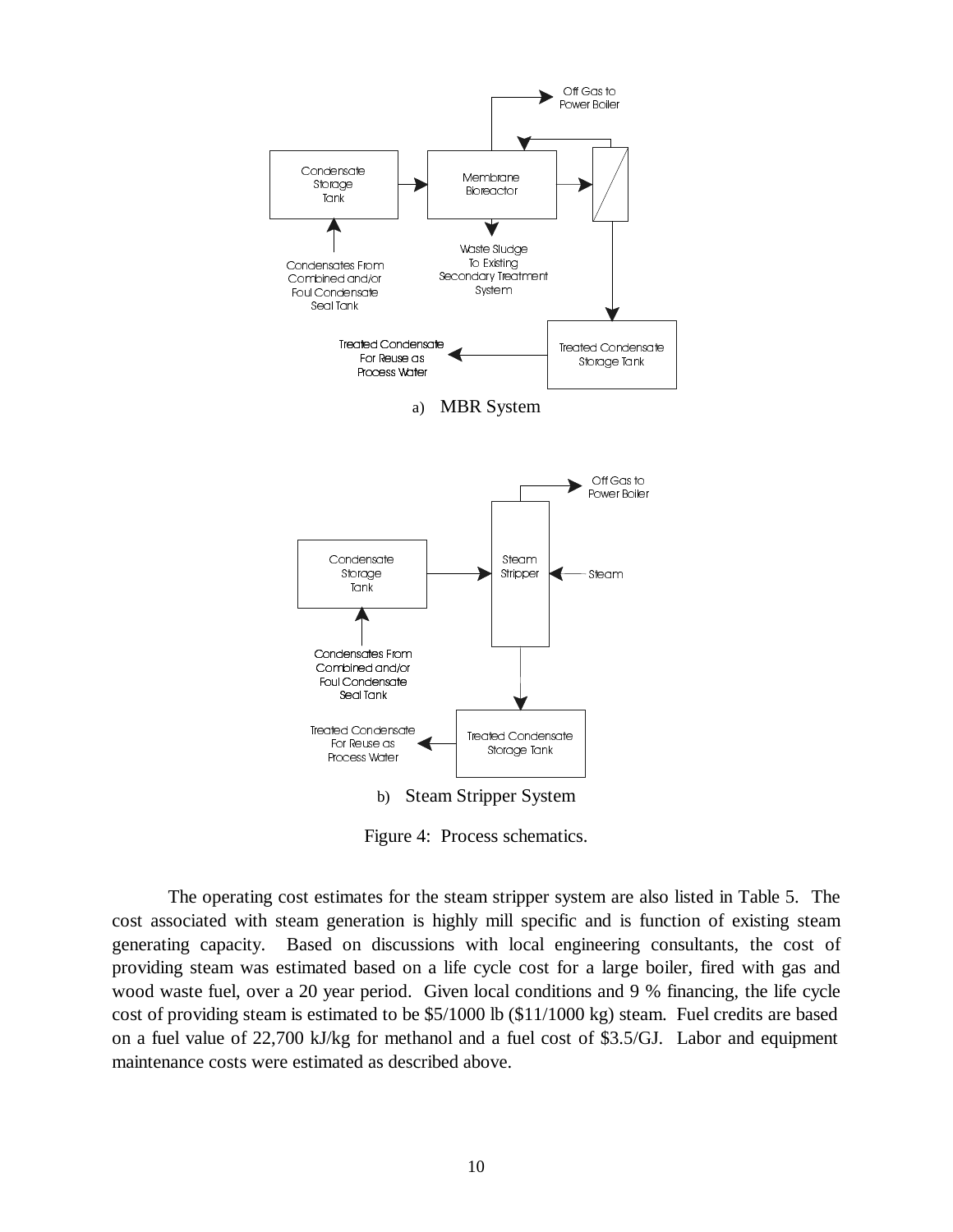| <b>Cost Component</b>          | <b>Scenario 1</b> | <b>Scenario 2</b> |
|--------------------------------|-------------------|-------------------|
| <b>Membrane Bioreactor</b>     |                   |                   |
| Piping                         | 500               | 900               |
| Storage Tanks & Pumps          | 180               | 390               |
| <b>Chemical Addition</b>       | 65                | 230               |
| <b>MBR</b> Tank                | 70                | 160               |
| <b>Aeration System</b>         | 1,100             | 1,649             |
| Membranes                      | 1,300             | 8,200             |
| Civil/Electrical               | 660               | 1,300             |
| TOTAL                          | \$3,900           | \$12,800          |
|                                | $(*\$3,200)$      | $(*\$8,300)$      |
| <b>Steam Stripping</b>         |                   |                   |
| <b>Yard Piping</b>             | 600               | 1,000             |
| <b>Storage Tanks and Pumps</b> | 180               | 390               |
| Steam Stripper                 | 4,700             | 9,900             |
| Kiln Combustion System         | 200               | 300               |
| Civil/Electrical               | 660               | 1,300             |
| <b>TOTAL</b>                   | \$6,300           | \$13,000          |
| $\cdot$ 1 $\cdot$ $\cdot$      |                   |                   |

Table 4: Capital cost estimate in thousands of dollars

(\*Total cost for MBR system using polymeric membranes)

| <b>Cost Component</b>      | <b>Scenario 1</b> | Scenario 2 |
|----------------------------|-------------------|------------|
| <b>Membrane Bioreactor</b> |                   |            |
| Power                      | 0.63              | 2.75       |
| Chemicals                  | 0.25              | 0.74       |
| Labor                      | 0.60              | 0.60       |
| Equipment                  | 0.05              | 0.07       |
| <b>TOTAL</b>               | \$1.53            | \$4.16     |
| <b>Steam Stripping</b>     |                   |            |
| Steam                      | 2.32              | 13.97      |
| <b>Fuel Economy</b>        | 0.08              | 0.24       |
| Labor                      | 0.60              | 0.60       |
| Equipment                  | 0.15              | 0.37       |
| <b>TOTAL</b>               | \$3.00            | \$14.66    |

Table 5: Operating costs per air dry metric tonne

As an alternative, waste heat from a blow heat recovery system could be used to meet the steam requirements for the stripper system (Hough and Sallee 1977; Farr et al. 1993). This could reduce the operating cost for steam by as much as one order of magnitude (Farr et al. 1993). However, significant modifications to existing mill equipment would be required (NCASI 1994). Consequently, waste heat recovery for steam stripping may only be feasible with new mills.

#### *Cost Comparison*

The capital cost estimates indicate that biological treatment, using a high temperature MBR, is significantly less expensive than steam stripping, when treating the foul fraction of the evaporator condensate for reuse (Scenario 1). When treating a combination of the foul and cleaner fractions of the evaporator condensate, for reuse (Scenario 2), the costs of both systems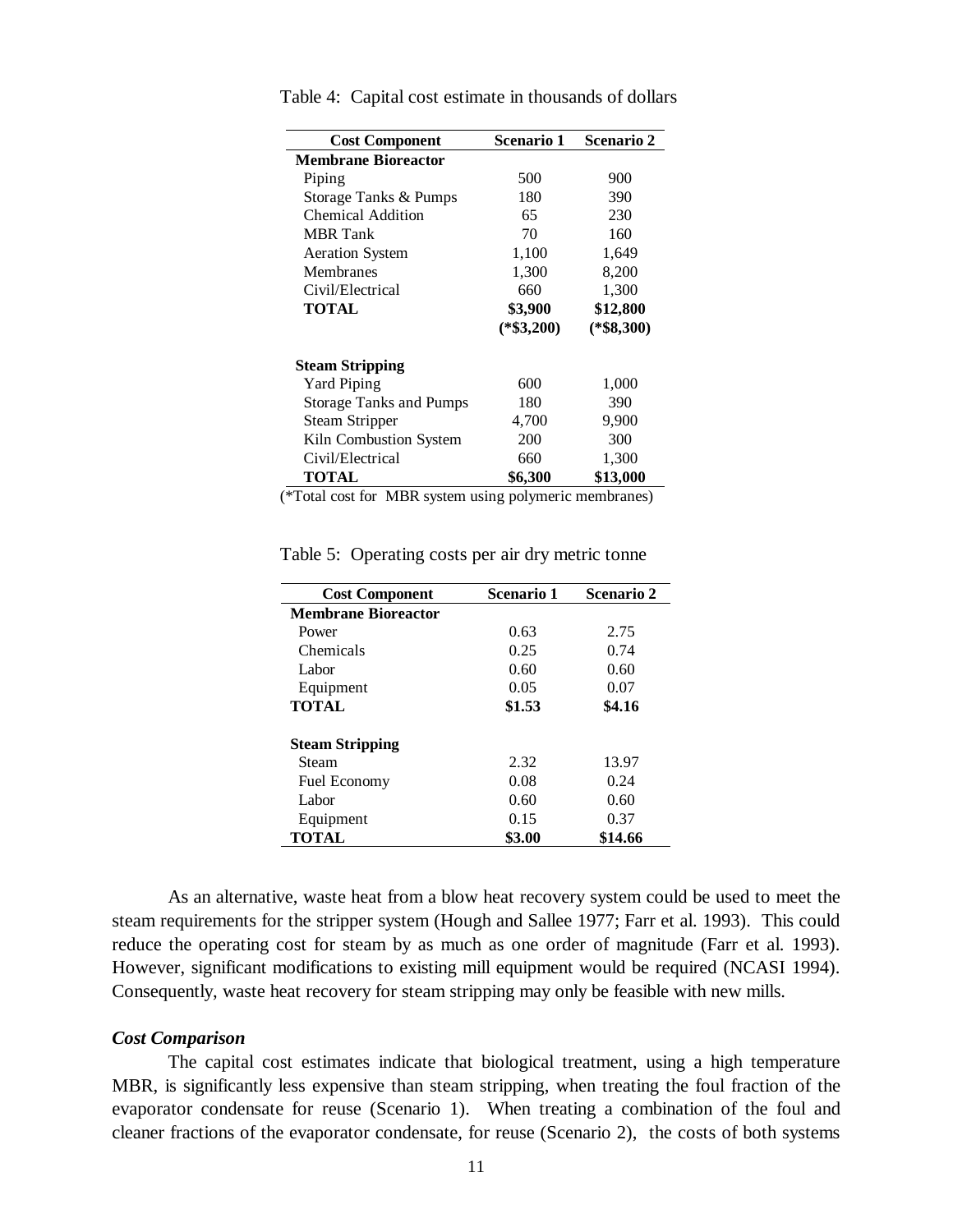are similar. However, if polymeric membranes are used, the capital cost of an MBR system may be significantly less than the cost of a steam stripping system for both operating scenarios.

The operating cost of an MBR system is significantly less than the operating cost of a steam stripping system, particularly for scenario 2. This is similar to previously published cost estimates which indicate that the operating cost associated with generating steam can be prohibitively expensive when steam stripping large flows (Vora 1995).

The cost estimate for the MBR indicates that cost is most sensitive to the volume of wastewater to be treated and not the amount of methanol to remove. Achieving a high methanol removal efficiency, as achieved in the present study (95 %), does not significantly affect the total cost. Consequently, a high methanol removal efficiency should be assumed in a process design to maximize HAP emission credits.

# **MANAGEMENT APPLICATIONS**

The results reported here have been produced in the first phases of a lengthier research project whose objective is to determine whether membrane bioreactors operated at high temperatures may be a feasible technology for internal treatment and reuse of kraft pulp mill condensates. The information should be of interest to forest products companies that operate bleached kraft pulp mills and who are considering options for further internal reuse of condensate, or who wish to reduce the organic loading contributed by contaminated condensates to an existing, external secondary wastewater treatment system.

The results summarized above indicate that preliminary experimental data confirm that the treatment process is technically feasible for operation at elevated temperatures (55 to  $60^{\circ}$ C). By applying the technology in this temperature range, the economics of the membrane bioreactor treatment approach are substantially improved. A cost comparison to steam stripping confirmed that the membrane bioreactor options could be significantly less expensive than the major alternative technology for this duty.

# **CONCLUSIONS**

- 1. A maximum feasible operating temperature of approximately 60 °C was observed.
- 2. High temperature operation is not only possible, but may be more efficient for treatment of evaporator condensate for reuse, than conventional, lower temperature, biological treatment.
- 3. The combined capital and operating costs for a high temperature MBR are significantly less than for a steam stripping system for both scenarios investigated, particularly if polymeric membranes can be used.
- 4. A high temperature MBR appears to be a promising alternative to conventional biological treatment or steam stripping when treating evaporator condensates for reuse.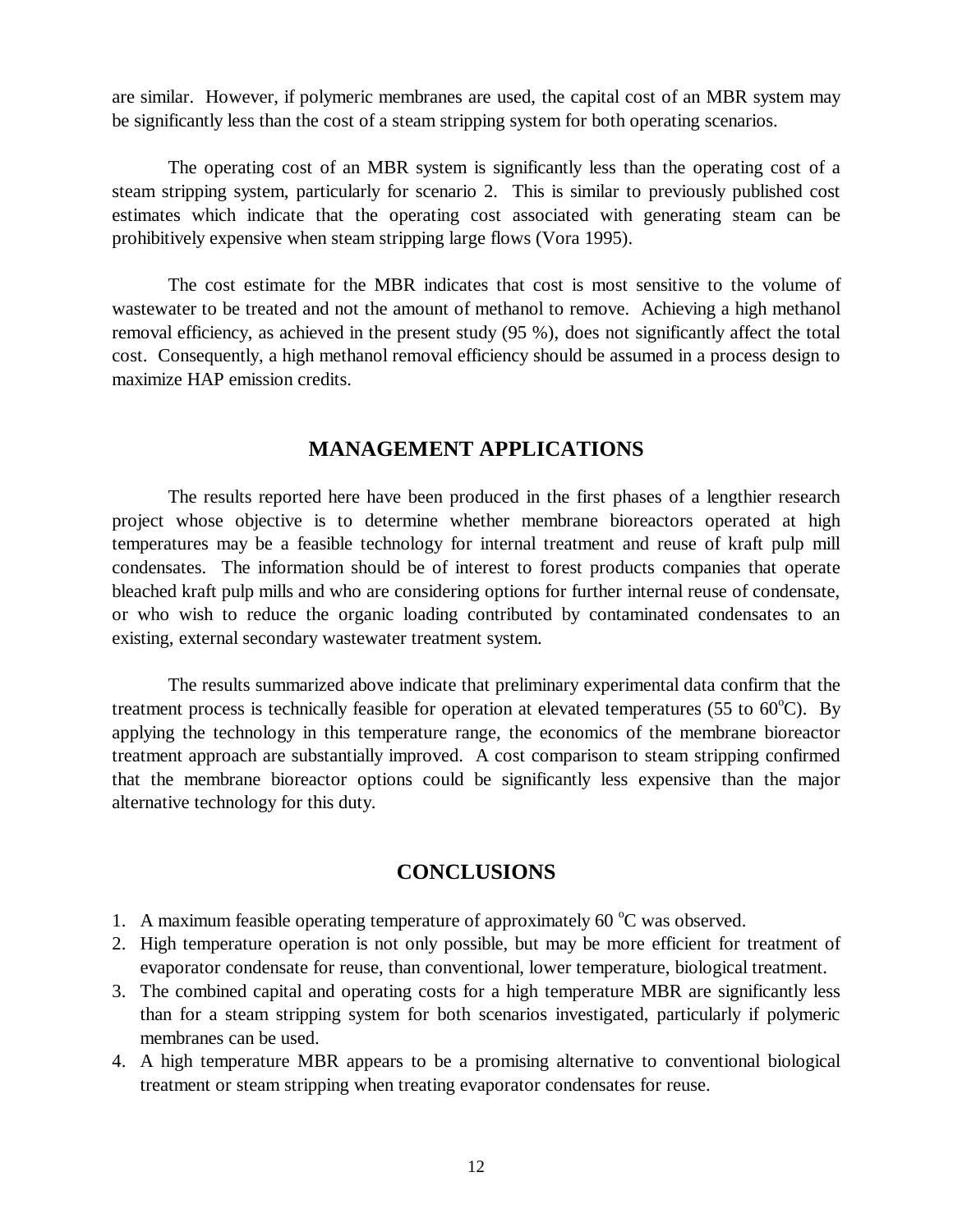# **ONGOING STUDIES**

The effect of other contaminants contained in real condensate, on the rate of methanol removal using a high temperature MBR, is currently being investigated. In addition, the removal of contaminants, other than methanol, is also being investigated. Preliminary results indicate similar methanol removal rates when treating real and synthetic condensates. However, the methanol removal rate appears to be more variable. Tests are currently under way to investigate the cause of the variation.

# **REFERENCES**

- APHA/AWWA/WEF (1995) Standard Methods for the Examination of Water and Wastewater,  $9<sup>th</sup>$  ed., American Public Health Association, Washington, DC, USA, 2.54.
- Barr T.A., Taylor J.M. and Duff S.J.B. (1996) Effect of HRT, SRT and Temperature on the Performance of Activated Sludge Reactors Treating Bleached Kraft Mill Effluent, Wat. Res., 30 (4), 799.
- Barton D.A., Lee J.W., Buckley D.B. and Jett S.W. (1996) Biotreatment of kraft mill condensates for reuse, Proc. Tappi Minimum Effluent Mills Symposium, Atlanta, Ga., USA, 277
- Bérubé P. R. and Hall E.R. (1996) Review of Closed Cycle Technologies for Kraft Pulp and Paper Mills, 1<sup>st</sup> Forest Products Management Conf., Edmonton, Alb, Canada.
- Bérubé P. R., Parkinson P.D. and Hall E.R. (1999) Measurement of Reduced Sulphur Compounds Contained in Aqueous Matrices by Direct Injection into a Gas Chromatograph with a Flame Photometric Detector, J. Chromatography A, 830, 485.
- Blackwell B.R., MacKay W.B., Murray F.E. and Oldham W.K. (1979) Review of Kraft Foul Condensates, Tappi J., 62 (10) , 33.
- Brock T.D. (1978) Thermophilic Microorganisms and Life at High Temperatures, Springer-Verlag., New York, USA, 117.
- Brooke A.G., Walting E.M., Attwood M.M. and Tempest D.W. (1989) Environmental Control of Metabolic Fluxes in Thermotolerant Methylotrophic *Bacillus* Strains, Arch. Microbiol., 151, 268.
- Durham V.E. (1991) High Purity Boiler Condensate can Save Energy, Reduce Cost, Pulp and Paper, Jan, 87.
- Farr A.L., Gupta M. and Mitchell M. (1993) A foul condensate Steam Stripping System Using Pulp Mill Blow Heat as Energy Source, Proc. Tappi Env. Conf., Boston, USA, 209.
- Flippen T.H. and Eckenfelder W.W.Jr. (1994) Effect of Elevated Temperature on the Activated Sludge Process, Proc. Tappi Env. Conf. Portland, USA, 947
- Garner J. (1996) Methanol Emission Control Options Meet EPA "Cluster" Req\uirements, Pulp and Paper, August, 59.
- Graczyk M (1984) Purification of Pulp Industry Effluents A Modification of the Activated Sludge Method in a Thermophilic System, Gaz. Woda Tech. Sanit., 58, 142.
- Hough G.W. and Sallee R.W. (1977) Treatment of Contaminated Condensates, Tappi J., 60 (2), 83.
- Izumi Y., Kanzaki H., Morita S., Futazuka H. and Yamada H. (1989) Characterization of Crystaline Formate Dehydrogenase from *Candida Methanolica*, Eur. J. Biochem., 182, 333.